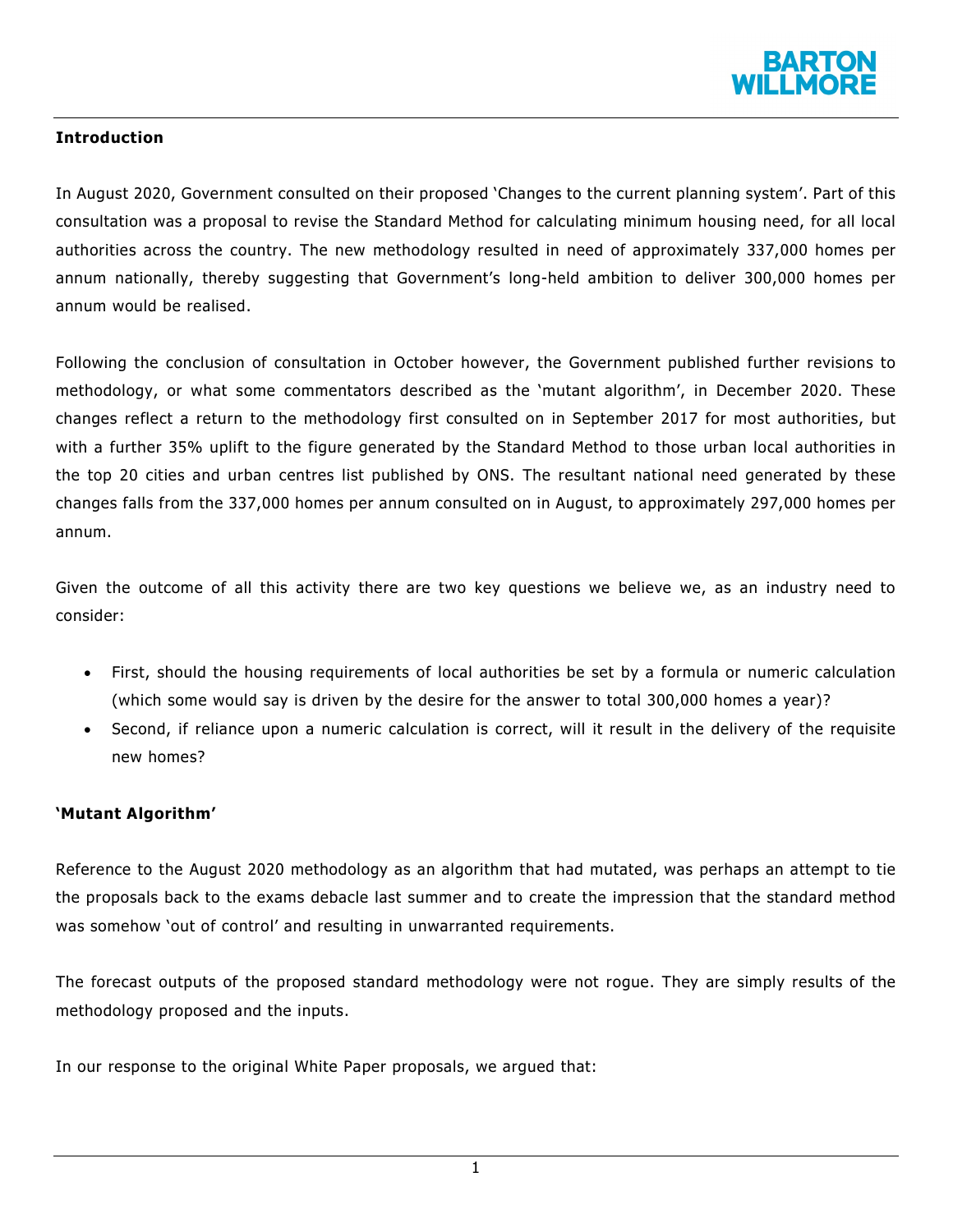"Housing requirements (the current and revised standard method) are simply a numeric calculation based on demographic trends and profiling. At its core, housing policy, and therefore planning, should seek to meet demographic needs and growth ambitions, adjusted to reflect the social and economic policy ambitions. It should increase supply where affordability is at its worst and seek to intervene where there are both need and affordability challenges, that the market is failing to meet alone i.e., regeneration and renewal. But the current approach to standard method rarely meets all these objectives.

By moving to set housing targets at a national level, we agree that there is a stronger chance these objectives could be met. However, when they are not based within a wider national context of economic ambition and measures to support and drive this, they lack credibility and will not result in the delivery of homes where and when we want them, in a manner that is consistent with wider economic and social policies. We have previously lobbied for a national plan (through both our Wolfson Economics Prize submission in 2014 and more recently through support of the UK 2070 Commission) that spatially sets out and drives infrastructure-led growth which is capable of supporting the realisation of levelling up.

In principle therefore, we agree that a standard method for establishing housing requirements that considers constraints, should be introduced, provided that:

- 1. There is an overall housing growth target in place. The white paper commits to this (300k per annum), but only to achieve 'one million homes by the end of this parliament' - this is too short term.
- 2. For the sake of effectively managing delivery and providing for regional balance, the target should ideally be regionalised (applied between regions – or another workable sub national level, such as might come forward through local government reform and devolution).
- 3. The definition and scope of constraints are reviewed to ensure that they are fit for purpose. A major challenge here being should they constrain housing development or simply require provision to be reallocated elsewhere?
- 4. We need a debate around what this means for greenbelt designation. The white paper states that the existing policy for protecting Greenbelt would remain, in which case, can it be included as a constraint? We have and will continue to lobby for a real debate and considered review of this policy."

The short point is that the setting of housing requirements cannot simply be a numeric or formulaic exercise or 'policy off'. It must or should be 'policy on'.

# **Delivery v Requirement**

The key question generated by December 2020's revisions centres on the top 20 urban centres, where a 35% uplift is made to the Standard Method calculation. But will these local authorities be able to deliver the increased 'minimum' housing need figures imposed upon them by December 2020's changes?

Based on past levels of delivery, the answer appears to be 'no', as the table below illustrates.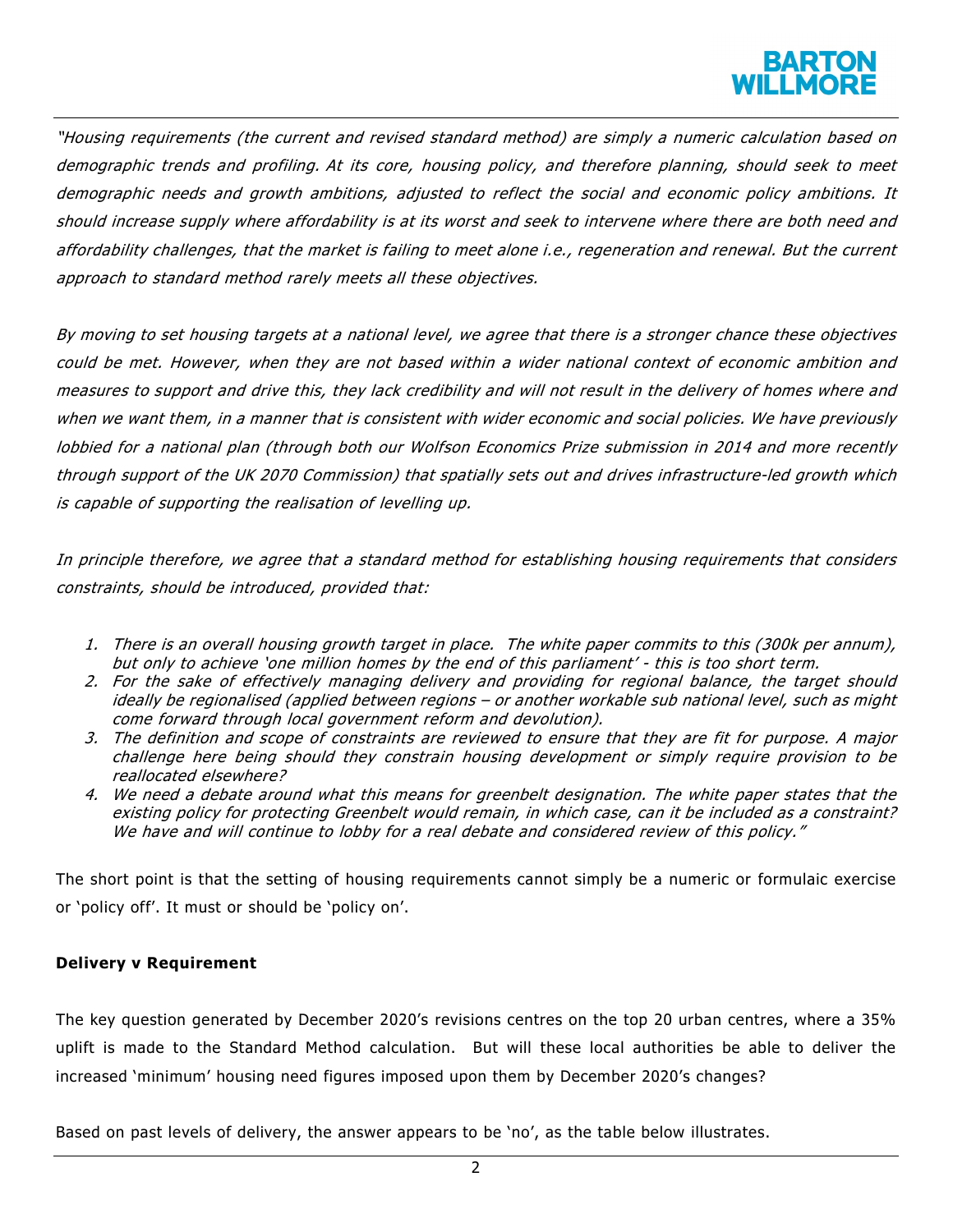

| Local<br><b>Authority</b> | <b>Standard</b><br><b>Method need</b><br>(per annum) | <b>Average delivery</b><br>2015-2020<br>(per annum) | <b>Average delivery</b><br>2010-2020<br>(per annum) | <b>Shortfall per</b><br>annum<br>(5-year average) | <b>Shortfall per</b><br>annum (10-<br>year average) |
|---------------------------|------------------------------------------------------|-----------------------------------------------------|-----------------------------------------------------|---------------------------------------------------|-----------------------------------------------------|
| Birmingham                | 4,829                                                | 3,135                                               | 2,281                                               | $-1,694$                                          | $-2,548$                                            |
| <b>Bradford</b>           | 2,300                                                | 1,328                                               | 1,156                                               | $-972$                                            | $-1,144$                                            |
| Brighton & Hove           | 1,247                                                | 484                                                 | 444                                                 | $-763$                                            | $-803$                                              |
| <b>Bristol</b>            | 3,196                                                | 1,627                                               | 1,530                                               | $-1,569$                                          | $-1,666$                                            |
| Coventry                  | 2,325                                                | 1,474                                               | 1,222                                               | $-851$                                            | $-1,103$                                            |
| Derby                     | 1,189                                                | 642                                                 | 539                                                 | $-547$                                            | $-650$                                              |
| Hull                      | 536                                                  | 798                                                 | 634                                                 | 262                                               | 98                                                  |
| Leeds                     | 3,763                                                | 2,868                                               | 2,322                                               | $-895$                                            | $-1,441$                                            |
| Leicester                 | 2,341                                                | 1,432                                               | 1,282                                               | $-909$                                            | $-1,059$                                            |
| Liverpool                 | 2,103                                                | 2,601                                               | 1,825                                               | 498                                               | $-278$                                              |
| London                    | 93,579                                               | 36,002                                              | 29,815                                              | $-57,577$                                         | $-63,764$                                           |
| Manchester                | 3,527                                                | 2,574                                               | 1,835                                               | $-953$                                            | $-1,692$                                            |
| Newcastle                 | 1,399                                                | 1,921                                               | 1,181                                               | 522                                               | $-218$                                              |
| Nottingham                | 1,551                                                | 1,315                                               | 976                                                 | $-236$                                            | $-575$                                              |
| Plymouth                  | 1,783                                                | 937                                                 | 769                                                 | $-846$                                            | $-1,014$                                            |
| Reading                   | 876                                                  | 720                                                 | 565                                                 | $-156$                                            | $-311$                                              |
| Sheffield                 | 2,877                                                | 2,240                                               | 1,576                                               | $-637$                                            | $-1,301$                                            |
| Southampton               | 1,353                                                | 989                                                 | 860                                                 | $-364$                                            | $-493$                                              |
| Stoke on Trent            | 675                                                  | 782                                                 | 613                                                 | 107                                               | $-62$                                               |
| Wolverhampton             | 1,013                                                | 689                                                 | 604                                                 | $-324$                                            | $-409$                                              |
| <b>TOTAL</b>              | 132,462                                              | 64,558                                              | 52,029                                              | $-67,904$                                         | $-80,433$                                           |

The evidence laid out in the table suggests delivery of the 35% uplift in the top 20 cities will be unrealistic in practice. **Over double** the cumulative average delivery achieved by the 20 cities between 2015 and 2020 would be required to achieve the revised Standard Method need figure (132,000 dwellings per annum – dpa).

Delivery in the individual cities against the 5-year average would need to increase significantly, some of the highest being in London (160% increase required), Brighton & Hove (158%), Plymouth (91%), Derby (85%), Leicester (63%), Birmingham (54%) and Manchester 37%).

Only four (Hull, Liverpool, Stoke-on-Trent, and Newcastle) of the 20 cities have delivered more than their individual Standard Method need figure over the past 5 years. Against the 10-year average this falls to a single authority (Hull).

London bears most of the projected shortfall, but it is important to recognise how London's figures are made up from 33 separate local authority areas. Notwithstanding this there are other authorities where the shortfall